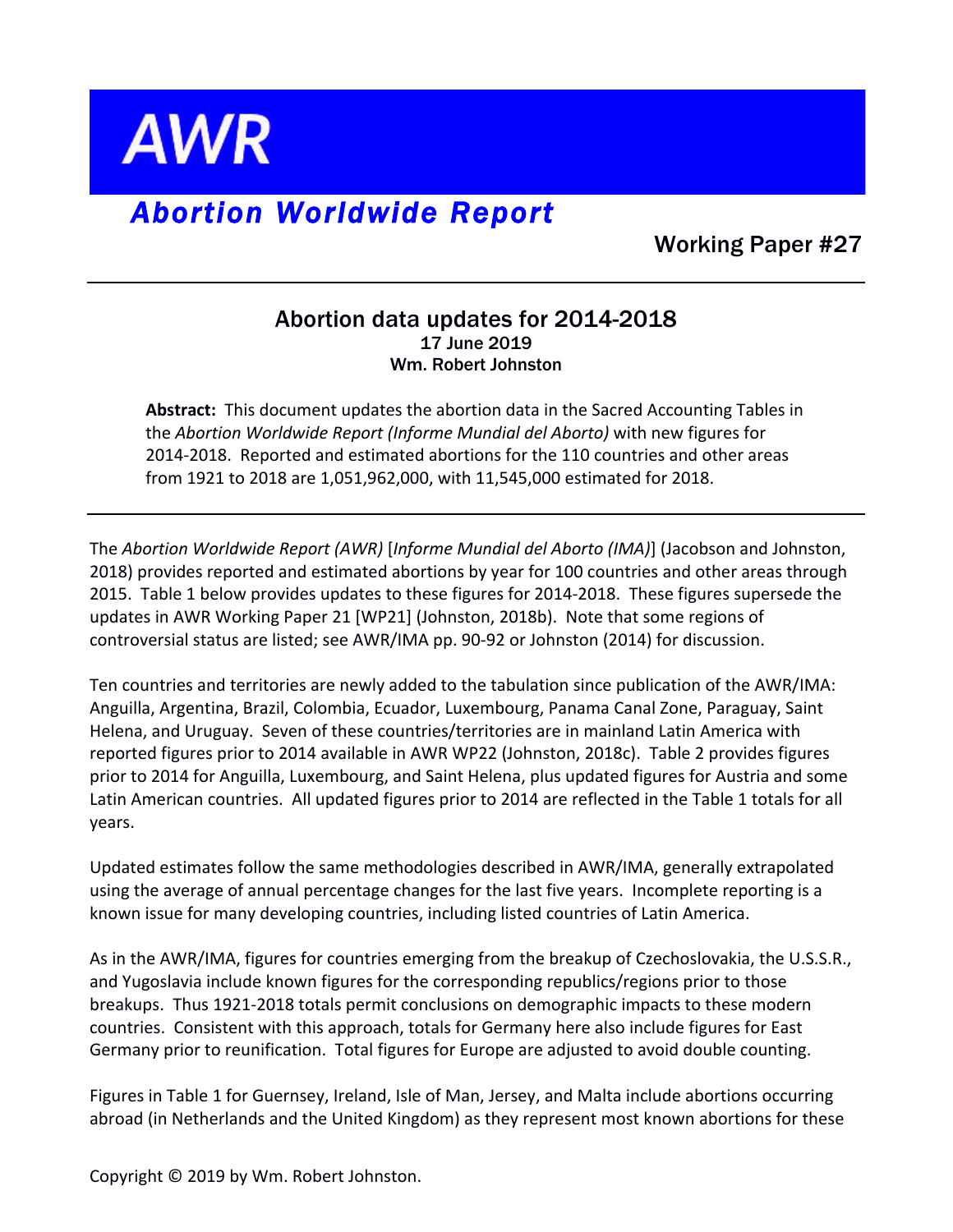countries and territories. Figures for Netherlands and the United Kingdom include these abortions. Total figures for Europe are adjusted to avoid double counting.

Many country-specific data issues are discussed in AWR/IMA, but a few updated comments are warranted. Estimates for 2015-2018 for the United States are from AWR WP26 (Johnston, 2018d). Data for India are for officially reported induced abortions. Underreporting is likely significant for India, though the recently published figures by Singh et al. (2018) warrant investigation. Estimates for Austria have been revised but are still known to be significantly incomplete (Johnston, 2018a).

Total worldwide known or reliably estimated abortions in 2018 are 11,545,000, and total abortions from 1921 to 2018 are estimated at 1,051,962,000.

Table 1: Abortions by year and country, 2014-2018, updates with italics for estimates, parenthesis for less constrained estimates, and grey for figures unchanged from the 2018 AWR/IMA. Countries identified with (\*) are additional to those listed in the 2018 AWR/IMA.

| country            | 2014    | 2015    | 2016    | 2017    | 2018    | total 1921-2018 |
|--------------------|---------|---------|---------|---------|---------|-----------------|
| Burundi            | 3,100   | 3,100   | 3,100   | 3,100   | 3,100   | 89,617          |
| Comoros            | (150)   | (150)   | (150)   | (150)   | (150)   | 7,445           |
| Mayotte            | 1,382   | 1,609   | 1,586   | 1,621   | 1,600   | 31,491          |
| Réunion            | 4,600   | 4,334   | 4,227   | 4,355   | 4,400   | 185,505         |
| Saint Helena*      | (5)     | (5)     | (5)     | (5)     | (5)     | 201             |
| Seychelles         | 549     | 478     | 509     | 521     | 520     | 11,443          |
| South Africa       | 89,400  | 93,600  | 94,000  | 98,000  | 101,000 | 1,713,954       |
| Tunisia            | 15,800  | 16,000  | 16,000  | 16,000  | 16,000  | 831,002         |
| Africa total       | 114,986 | 119,276 | 119,577 | 123,752 | 126,775 | 2,870,658       |
| Anguilla*          | (20)    | (20)    | (20)    | (20)    | (20)    | 358             |
| <b>Barbados</b>    | (500)   | (500)   | (500)   | (500)   | (500)   | 19,490          |
| <b>Belize</b>      | (2,600) | (2,600) | (2,600) | (2,600) | (2,600) | 74,809          |
| Bermuda            | 248     | 239     | 227     | 226     | 231     | 5,088           |
| Canada             | 104,100 | 101,400 | 98,800  | 97,000  | 95,000  | 4,271,624       |
| Costa Rica         | 7,137   | 7,000   | 6,900   | 6,800   | 6,700   | 272,675         |
| Cuba               | 85,782  | 91,500  | 85,445  | 85,000  | 85,000  | 6,016,016       |
| Dominican Rep.     | 25,999  | 25,900  | 25,800  | 25,700  | 25,600  | 610,479         |
| Greenland          | 860     | 864     | 855     | 883     | 870     | 35,670          |
| Guadeloupe         | 3,600   | 3,143   | 3,104   | 3,003   | 2,900   | 133,152         |
| Martinique         | 2,300   | 2,332   | 2,184   | 2,108   | 2,100   | 91,378          |
| Mexico             | 20,559  | 18,942  | 18,104  | 17,595  | 17,000  | 233,588         |
| Panama             | (10)    | (10)    | (10)    | (10)    | (10)    | 529             |
| Panama Canal Zone* |         |         |         |         |         | 398             |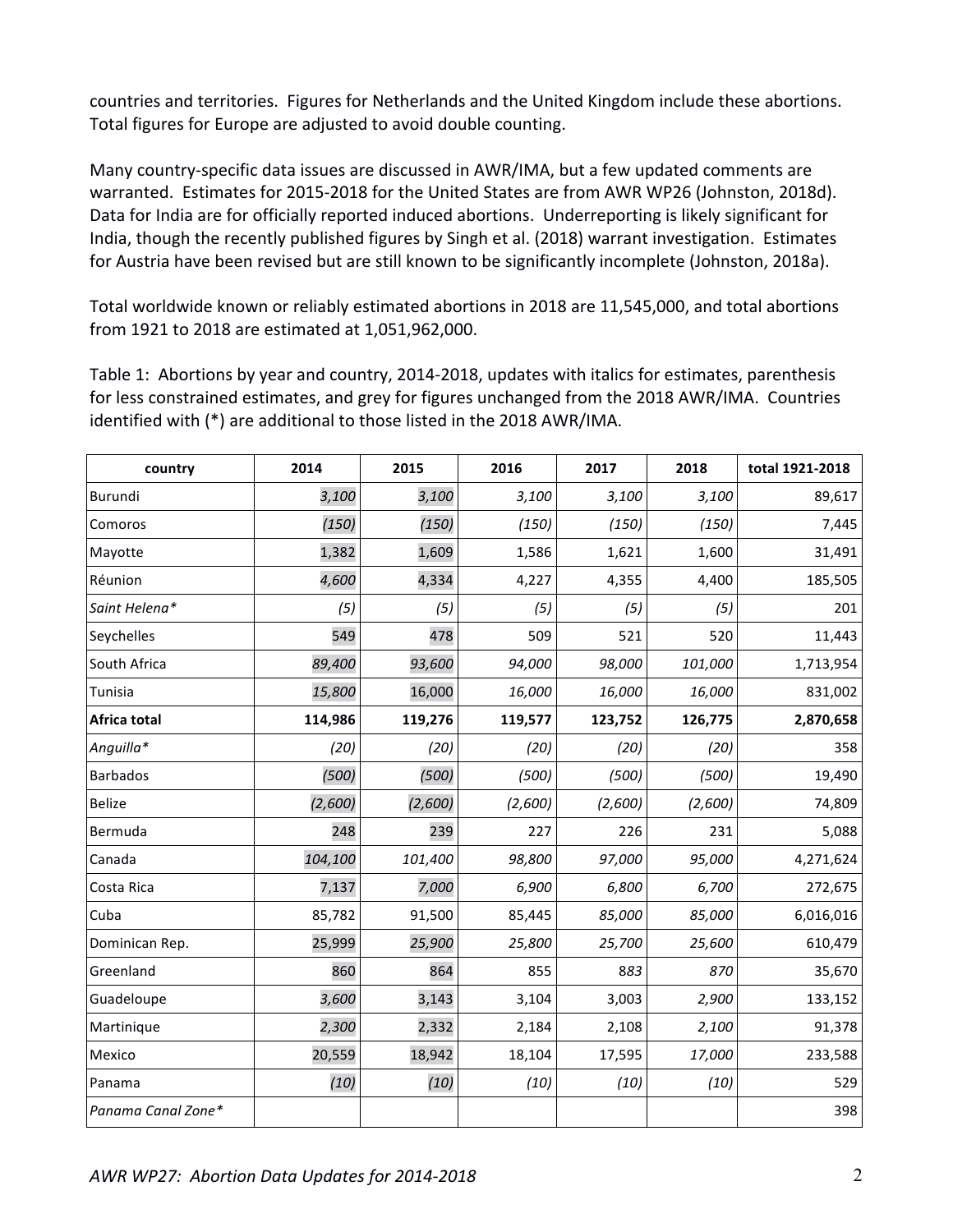| Puerto Rico                     | (5,000)   | (5,000)    | (5,000)     | (5,000)     | (5,000)     | 421,960     |
|---------------------------------|-----------|------------|-------------|-------------|-------------|-------------|
| <b>Trinidad and Tobago</b>      |           |            |             |             |             | 147         |
| <b>Turks and Caicos Islands</b> | (30)      | (30)       | (30)        | (30)        | (30)        | 778         |
| <b>United States</b>            | 926,190   | 901,000    | 872,000     | 852,000     | 843,000     | 60,326,312  |
| <b>North America total</b>      | 1,184,935 | 1,160,480  | 1,121,579   | 1,098,475   | 1,086,561   | 72,514,451  |
| Argentina*                      | (50)      | (50)       | (50)        | (50)        | (50)        | 963         |
| Brazil*                         | 1,612     | 1,704      | 1,680       | 1,636       | 1,600       | 19,559      |
| Chile                           |           |            |             | 111         | (100)       | 706         |
| Colombia*                       | 876       | 3,002      | 1,588       | (1,600)     | (1,600)     | 10,104      |
| Ecuador*                        | (1, 200)  | (1, 200)   | (1, 200)    | (1, 200)    | (1,200)     | 29,800      |
| French Guiana                   | 1,600     | 1,917      | 1,852       | 2,338       | 2,300       | 49,571      |
| Guyana                          | (900)     | 800        | (800)       | (800)       | (800)       | 124,114     |
| Paraguay*                       | 3,021     | 7,411      | 7,156       | 7,200       | 7,200       | 108,627     |
| Uruguay*                        | 8,537     | 9,362      | 9,719       | 9,830       | 10,000      | 54,619      |
| South America total             | 17,796    | 25,446     | 24,045      | 24,765      | 24,850      | 398,063     |
| Australia                       | 66,300    | 63,200     | 57,800      | 54,600      | 52,200      | 2,965,762   |
| Guam                            | 209       | 263        | 289         | 239         | 240         | 3,462       |
| New Caledonia                   | 1,700     | 1,700      | 1,700       | 1,700       | 1,700       | 29,906      |
| New Zealand                     | 13,137    | 13,155     | 12,823      | 13,285      | 13,300      | 541,379     |
| Australia/Oceania total         | 81,346    | 78,318     | 72,612      | 69,824      | 67,440      | 3,540,509   |
| Armenia                         | 12,019    | 11,259     | 11,458      | 11,500      | 11,500      | 1,789,366   |
| Azerbaijan                      | 27,220    | 27,452     | 34,569      | 34,600      | 34,600      | 2,597,136   |
| Bahrain                         | 2,349     | 2,370      | 2,400       | 2,400       | 2,400       | 58,388      |
| China PR                        | 6,700,000 | 6,700,000  | (6,700,000) | (6,700,000) | (6,700,000) | 401,456,112 |
| China, Rep. of (Taiwan)         | 34,287    | 33,557     | 34,000      | 34,000      | 34,000      | 1,174,428   |
| Georgia                         | 33,469    | 33,377     | 29,641      | 27,700      | 25,900      | 2,984,298   |
| Hong Kong                       | 10,359    | 9,890      | 9,481       | 8,780       | 8,400       | 656,766     |
| India                           | 701,415   | 721,381    | 741,055     | 767,000     | 794,000     | 26,643,251  |
| Israel                          | 19,467    | 18,246     | 17,990      | 17,800      | 17,600      | 744,312     |
| Japan                           | 181,905   | 176,388    | 168,015     | 162,000     | 156,000     | 39,569,635  |
| Kazakhstan                      | 83,709    | 81,440     | 78,857      | 80,328      | 80,000      | 16,427,127  |
| Korea, Rep. of                  | (110,000) | (100, 000) | (90,000)    | (80,000)    | (70,000)    | 18,610,733  |
| Kyrgyzstan                      | 14,513    | 14,500     | 13,500      | 13,000      | 12,500      | 2,541,779   |
| Mongolia                        | 18,145    | 18,168     | 18,316      | 17,530      | 17,500      | 530,655     |
| Nagorno-Karabakh                | 681       | 833        | 776         | 800         | 800         | 26,697      |
| Qatar                           | 100       | 100        | 100         | 100         | 100         | 2,833       |
| Singapore                       | 8,515     | 7,942      | 7,217       | 6,815       | 6,200       | 689,489     |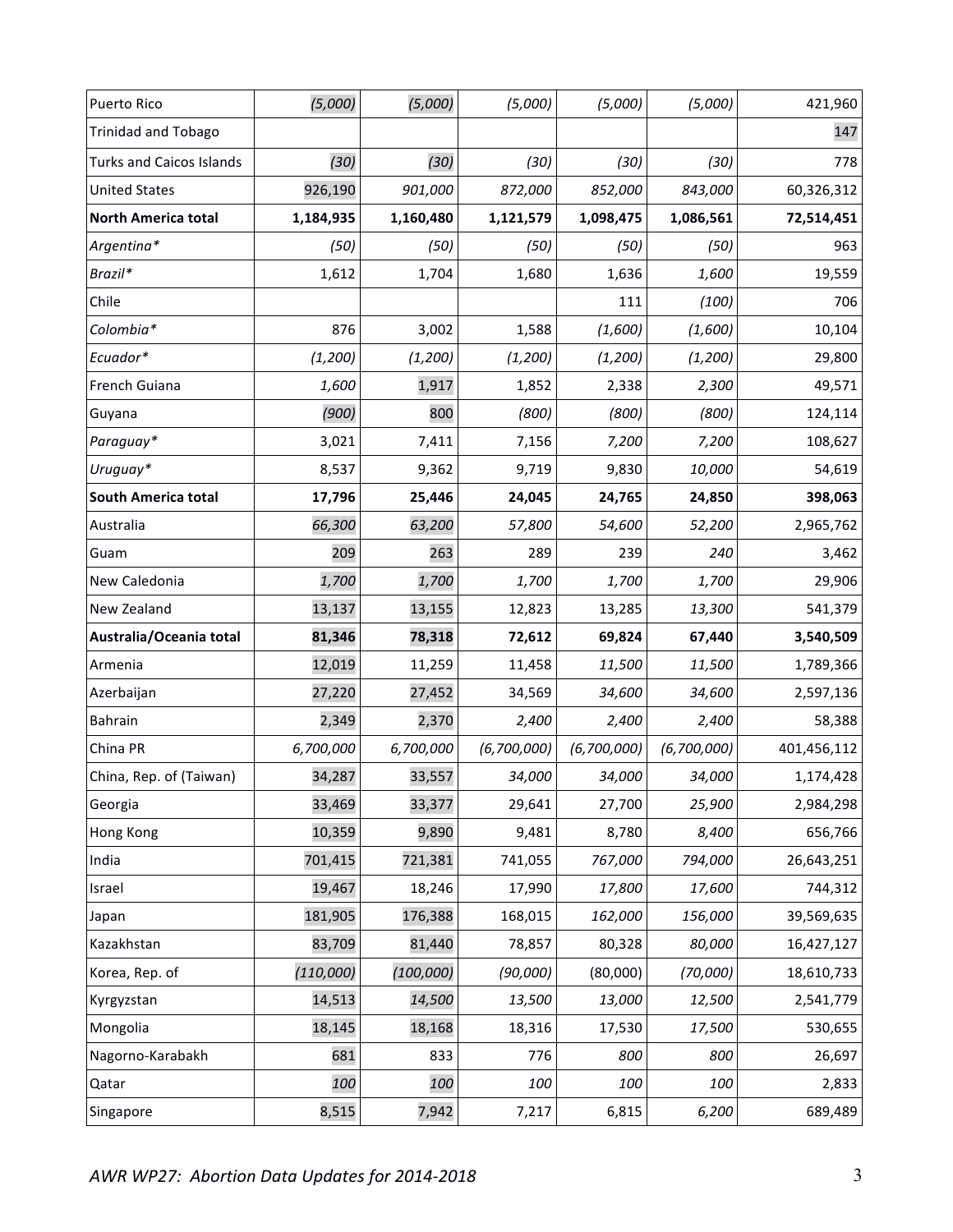| Tajikistan             | 17,347    | 16,864    | 14,957    | 15,000    | 15,000    | 1,818,263   |
|------------------------|-----------|-----------|-----------|-----------|-----------|-------------|
| Turkey                 | 45,580    | 39,276    | 43,428    | 43,000    | 43,000    | 5,521,584   |
| Turkmenistan           | 12,082    | 11,465    | 10,056    | 10,000    | 10,000    | 1,557,412   |
| Uzbekistan             | 41,352    | 40,201    | 40,000    | 40,000    | 40,000    | 6,962,296   |
| Vietnam                | 275,000   | (275,000) | (275,000) | (275,000) | (275,000) | 27,550,659  |
| Asia total             | 8,349,514 | 8,339,709 | 8,340,816 | 8,347,353 | 8,354,500 | 559,913,219 |
| Albania                | 1,679     | 1,433     | 1,206     | 1,193     | 1,200     | 556,947     |
| Austria                | (1,800)   | (1,800)   | (1,800)   | (1,800)   | (1,800)   | 193,123     |
| <b>Belarus</b>         | 29,797    | 29,217    | 27,467    | 26,700    | 26,000    | 9,451,769   |
| Belgium                | 21,300    | 21,900    | 22,500    | 23,100    | 23,700    | 612,610     |
| Bosnia and Herzegovina | 1,871     | 1,987     | 1,966     | 2,000     | 2,000     | 1,420,779   |
| <b>Bulgaria</b>        | 28,145    | 27,782    | 26,412    | 24,287    | 23,300    | 5,955,143   |
| Croatia                | 3,020     | 3,002     | 2,520     | 2,416     | 2,300     | 1,452,205   |
| Czech Rep.             | 21,893    | 20,403    | 20,406    | 19,415    | 18,700    | 3,409,598   |
| Czechoslovakia         |           |           |           |           |           | # 3,688,030 |
| Denmark                | 15,097    | 15,325    | 14,421    | 14,143    | 14,000    | 1,007,912   |
| Germany, East          |           |           |           |           |           | 1,820,400   |
| Estonia                | 5,188     | 4,919     | 4,475     | 3,997     | 3,700     | 1,557,530   |
| Faeroe Islands         | 30        | 32        | 26        | 19        | 20        | 1,994       |
| Finland                | 9,797     | 9,504     | 9,465     | 9,360     | 9,200     | 732,738     |
| France                 | 212,983   | 203,463   | 197,777   | 202,919   | 203,000   | 8,281,352   |
| Germany                | 99,715    | 99,237    | 98,721    | 101,209   | 100,986   | # 6,429,014 |
| Greece                 | (17,600)  | (17,600)  | (17,600)  | (17,600)  | (17,600)  | 676,623     |
| Guernsey               | 120       | 118       | 118       | 120       | 120       | 5,871       |
| Hungary                | 32,663    | 31,176    | 30,439    | 28,496    | 27,200    | 6,066,925   |
| Iceland                | 955       | 926       | 1,021     | 1,044     | 1,100     | 36,822      |
| Ireland                | 3,777     | 3,511     | 3,312     | 3,019     | 3,000     | 192,682     |
| Isle of Man            | 90        | 105       | 88        | 80        | 80        | 6,412       |
| Italy                  | 97,535    | 87,639    | 84,926    | 80,000    | 76,000    | 6,229,221   |
| Jersey                 | 168       | 199       | 187       | 183       | 200       | 13,380      |
| Kosovo                 | (400)     | (300)     | (300)     | (300)     | (300)     | 304,528     |
| Latvia                 | 5,318     | 4,802     | 4,366     | 3,917     | 3,600     | 2,432,554   |
| Lithuania              | 5,231     | 4,735     | 4,502     | 4,200     | 4,000     | 1,894,967   |
| Luxembourg*            | 665       | 651       | 580       | 538       | 500       | 5,197       |
| Macedonia, North       | 4,738     | 4,587     | 4,251     | 4,100     | 3,900     | 851,884     |
| Malta                  | 54        | 58        | 58        | 47        | 50        | 2,031       |
| Moldova                | 13,930    | 14,059    | 13,285    | 12,025    | 11,500    | 3,712,467   |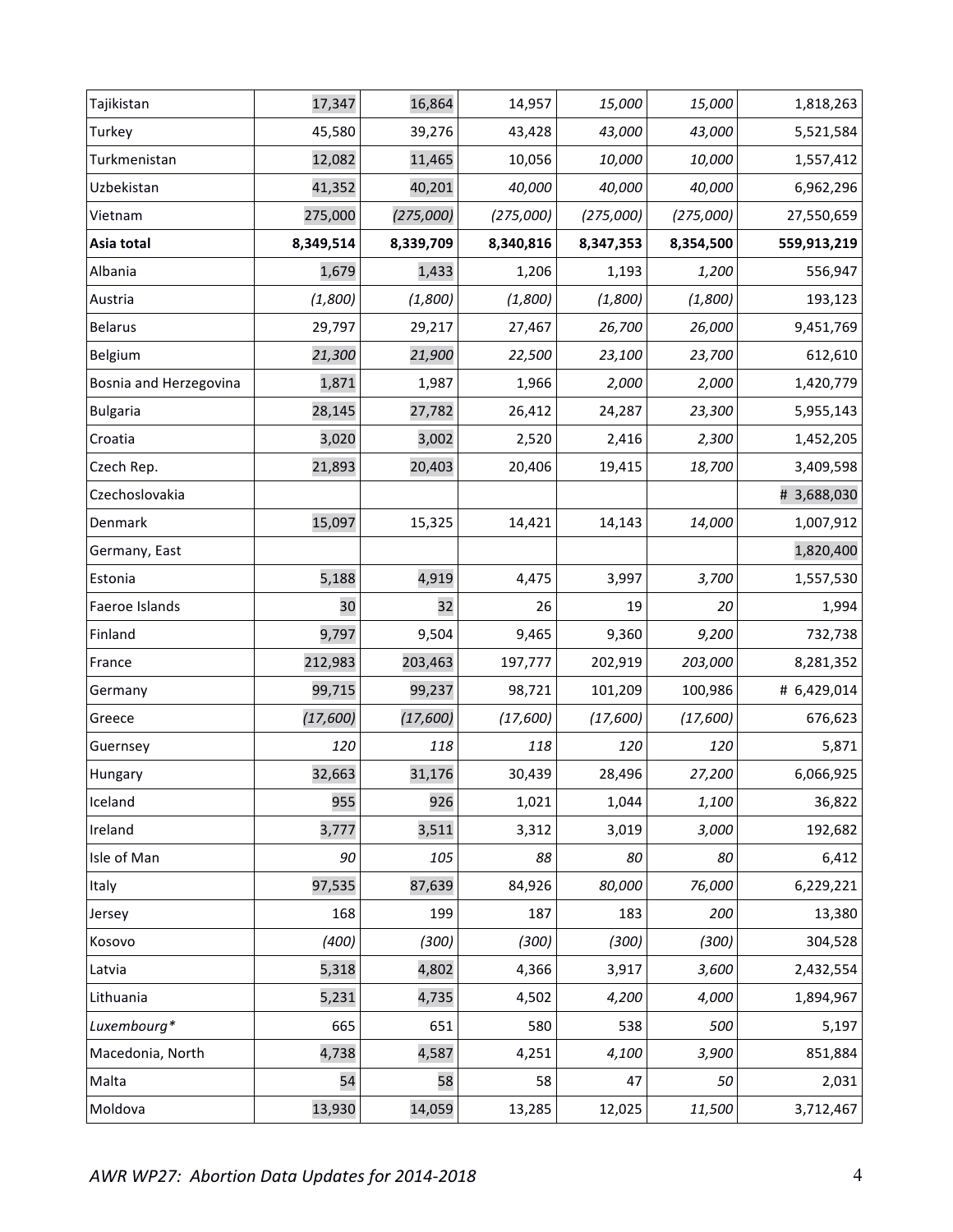| Montenegro          | 1,264      | 980        | 763        | 800        | 800        | 224,612       |
|---------------------|------------|------------|------------|------------|------------|---------------|
| <b>Netherlands</b>  | 30,361     | 30,803     | 30,144     | 30,000     | 30,000     | 1,828,164     |
| Norway              | 14,061     | 14,001     | 13,195     | 12,733     | 12,300     | 756,206       |
| Poland              | 977        | 1,044      | 1,098      | 1,100      | 1,100      | 6,296,183     |
| Portugal            | 16,762     | 16,454     | 15,959     | 16,000     | 16,000     | 215,222       |
| Romania             | 78,371     | 70,885     | 63,518     | 58,000     | 52,000     | 23,043,739    |
| Russia              | 929,963    | 848,180    | 836,611    | 779,848    | 733,000    | 218,881,985   |
| Serbia              | 12,923     | 12,242     | 11,093     | 10,300     | 9,600      | 6,542,838     |
| Slovakia            | 10,582     | 10,058     | 9,390      | 10,082     | 10,000     | 1,523,623     |
| Slovenia            | 4,060      | 3,682      | 3,736      | 3,700      | 3,700      | 612,704       |
| Spain               | 94,796     | 94,188     | 93,131     | 94,123     | 94,000     | 2,398,206     |
| Sweden              | 36,629     | 38,071     | 38,177     | 36,616     | 36,600     | 1,764,111     |
| Switzerland         | 10,275     | 10,255     | 10,085     | 10,015     | 9,800      | 948,567       |
| Transnistria        | 3,314      | 3,000      | 2,700      | 2,400      | 2,100      | 86,021        |
| Ukraine             | 116,104    | 106,357    | 101,121    | 94,665     | 88,000     | 52,357,917    |
| U.S.S.R.            |            |            |            |            |            | # 278,526,753 |
| United Kingdom      | 201,885    | 203,101    | 202,482    | 209,745    | 210,000    | 9,331,978     |
| Yugoslavia          |            |            |            |            |            | # 9,485,951   |
| <b>Europe total</b> | 2,193,976  | 2,070,106  | 2,023,950  | 1,955,205  | 1,884,926  | 412,725,596   |
| World total         | 11,942,553 | 11,793,335 | 11,702,579 | 11,619,374 | 11,545,052 | 1,051,962,496 |

Notes (#):

- Total abortions for Czechoslovakia include 3,651,541 abortions also included in the totals for the Czech Republic and Slovakia.
- Total abortions for Germany include 1,820,400 abortions included in the totals for East Germany.
- Total abortions for the U.S.S.R. include 256,020,757 abortions also included in the totals for Armenia, Azerbaijan, Belarus, Estonia, Georgia, Kazakhstan, Kyrgyzstan, Latvia, Lithuania, Moldova, Russia, Tajikistan, Turkmenistan, Ukraine, and Uzbekistan.
- Total abortions for Yugoslavia include 9,398,525 abortions also included in the totals for Bosnia and Herzegovina, Croatia, Kosovo, Montenegro, North Macedonia, Serbia, and Slovenia.

Table 2: Additional new or updated figures prior to 2014 (see notes)

| year | Saint Helena | Anguilla | Colombia | Luxembourg | Paraguay | <b>Uruguay</b> | Austria |
|------|--------------|----------|----------|------------|----------|----------------|---------|
| 1985 | 15           |          |          |            |          |                | 6,600   |
| 1986 | 22           |          |          |            |          |                | 5,700   |
| 1987 | 4            |          |          |            |          |                | 4,600   |
| 1988 | 3            |          |          |            |          |                | 4,000   |
| 1989 | 12           |          |          |            |          |                | 3,619   |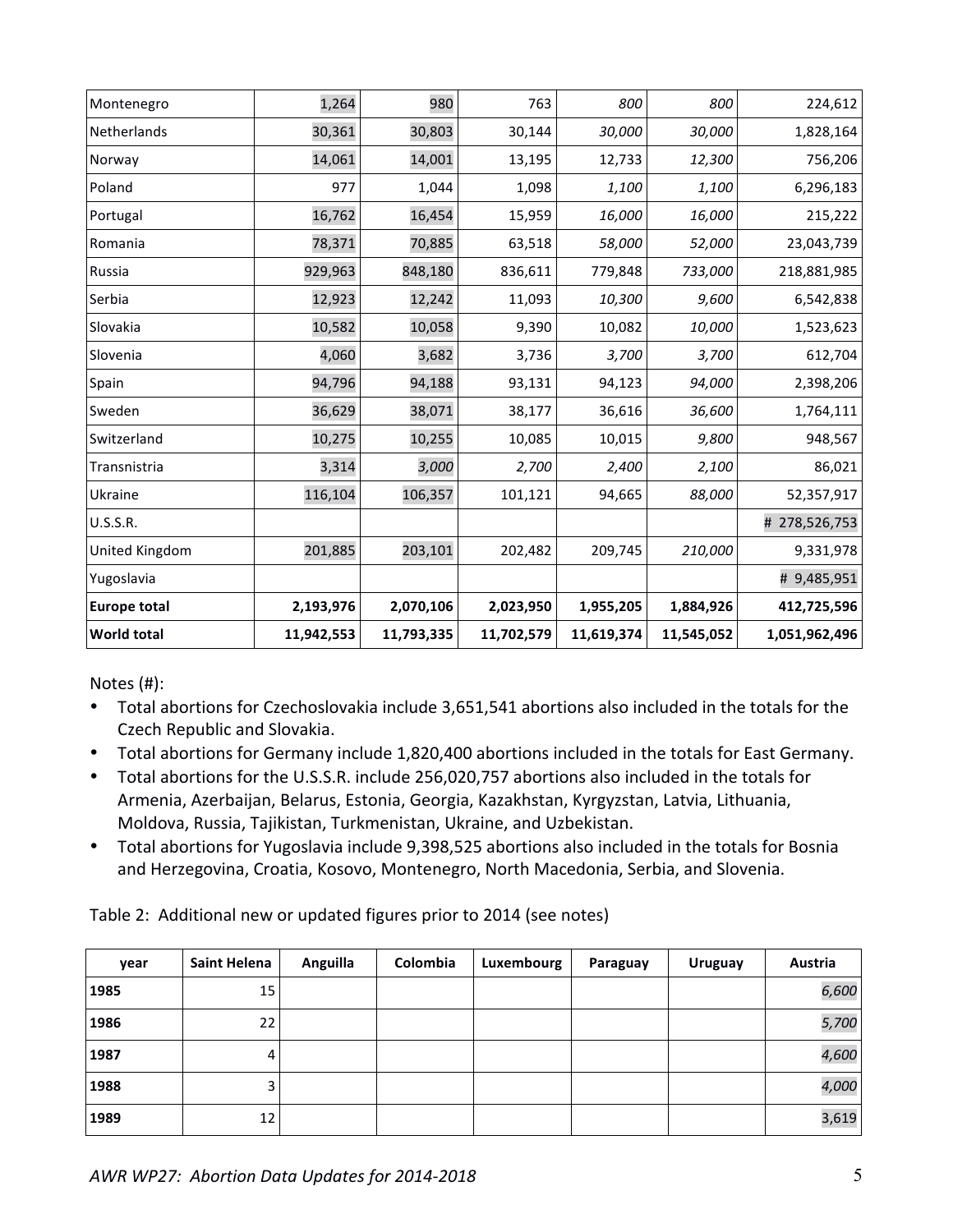| 1990 | 5   |      |     |     |       |       | 3,505   |
|------|-----|------|-----|-----|-------|-------|---------|
| 1991 | (5) |      |     |     |       |       | 3,366   |
| 1992 | (5) |      |     |     |       |       | 3,175   |
| 1993 | (5) |      |     |     |       |       | 3,134   |
| 1994 | (5) |      |     |     |       |       | 2,752   |
| 1995 | (5) |      |     |     |       |       | 2,494   |
| 1996 | (5) |      |     |     |       |       | 2,511   |
| 1997 | (5) |      |     |     |       |       | 2,341   |
| 1998 | (5) |      |     |     | 3,617 |       | 2,367   |
| 1999 | (5) |      |     |     | 4,180 |       | 2,414   |
| 2000 | (5) |      |     |     | 3,913 |       | 2,380   |
| 2001 | (5) |      |     |     | 4,407 |       | 2,306   |
| 2002 | (5) | 27   |     |     | 5,115 |       | 2,243   |
| 2003 | (5) | 24   |     |     | 4,850 |       | 1,905   |
| 2004 | (5) | 26   |     |     | 6,328 |       | 1,831   |
| 2005 | (5) | 21   |     |     | 4,822 |       | 1,780   |
| 2006 | (5) | (20) |     |     | 5,050 |       | (1,800) |
| 2007 | (5) | (20) |     |     | 4,585 |       | (1,800) |
| 2008 | (5) | (20) | 322 |     | 4,020 |       | (1,800) |
| 2009 | (5) | (20) | 69  | 245 | 4,520 |       | (1,800) |
| 2010 | (5) | (20) | 82  | 380 | 4,353 |       | (1,800) |
| 2011 | (5) | (20) | 120 | 470 | 5,500 |       | (1,800) |
| 2012 | (5) | (20) | 212 | 558 | 6,579 |       | (1,800) |
| 2013 | (5) | (20) | 633 | 610 | 4,800 | 7,171 | (1,800) |

Notes:

\_\_\_\_\_\_\_\_\_\_\_\_\_\_\_\_\_\_\_

• Additional reported abortion figures for Chile: 63 in 1964; 38 in 1966.

• Reliability of reported figures for the People's Republic of China since 2008 is questioned.

Abortion Worldwide Report working papers on specific nations and groups of nations are available at:

- "AWR" (Abortion Worldwide Report) page of the Global Life Campaign website: www.GlobalLifeCampaign.com.
- "Abortion Worldwide Report" page on Dr. Johnston's website: http://www.johnstonsarchive.net/policy/abortion/index.html.

The Abortion Worldwide Report (Informe Mundial del Aborto) book is available through GLC Publications at: www.GLCPublications.com.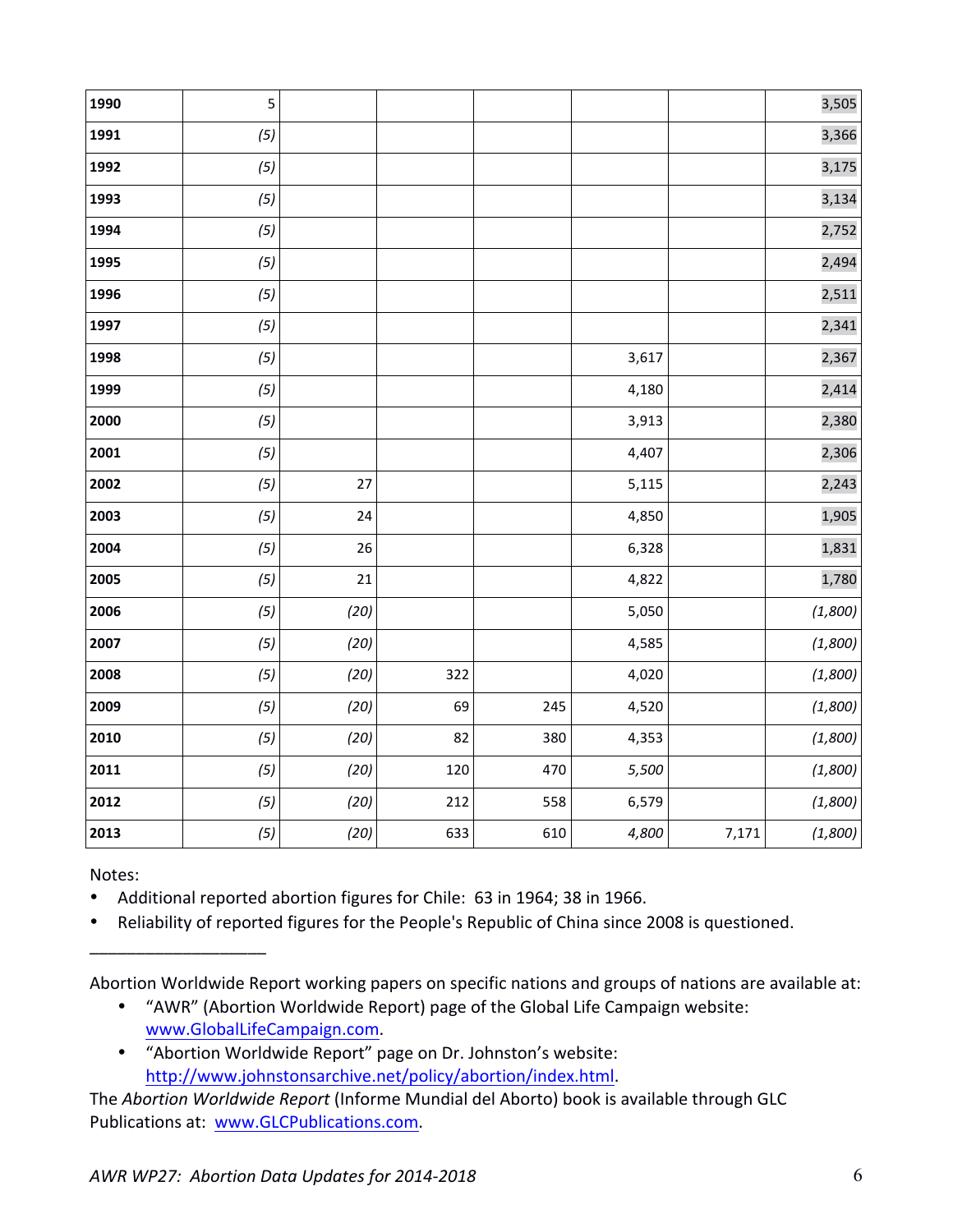## **References**

- AbortReport, Dec. 2018, "Luxembourg," *AbortReport*, on line [https://abort-report.eu/luxembourg/].
- Canadian Institute for Health Information, 25 Jan. 2018, "Induced abortions reported in Canada, 2016" *Canadian Institute for Health Information*, on line [https://www.cihi.ca/en/induced-abortions-reported-incanada-in-2016].
- Canadian Institute for Health Information, Sept. 2018, "Induced abortions reported in Canada, 2017" *Canadian Institute for Health Information*, on line [https://www.cihi.ca/en/induced-abortions-reported-incanada-in-2017].
- Central Statistical Bureau of Latvia, 29 June 2018, "Deliveries and abortions," Central Statistical Bureau of Latvia, on line [https://www.csb.gov.lv/en/statistics/statistics-by-theme/socialconditions/health/tables/vag110/deliveries-and-abortions].
- CFUV (Russia), 2017, "УЧЕНЫЕ ЗАПИСКИ," CFUV, on line [http://sn-law.cfuv.ru/wpcontent/uploads/2018/01/tom-N2-2017-2.pdf].
- Croatian National Institute of Public Health, 2018, "Table 2. Total abortions and the number of spontaneous, legally induced, and other abortions recorded by health facilities, Croatia 1995-2017," *Croatian National Institute of Public Health*, on line [https://www.hzjz.hr/wpcontent/uploads/2018/06/08\_pobac\_2017.xlsx].
- Czech Statistical Office, 2018, "E.01 Abortions: by place of residence and type of abortion," Czech *Statistical Office*, on line [https://www.czso.cz/documents/10180/61566220/13006718re01.pdf/ f60f25f2 eaf6-409c-bbad-26d19b6052e4?version=1.2].
- Department of Health (N. Ireland), 2016-2018, "Northern Ireland termination of pregnancy statistics," *Department of Health*, on line [https://www.health-ni.gov.uk/articles/termination-pregnancy].
- Department of Health (UK), Jan. 2018, "Abortion statistics, England and Wales," 2016, *Department of Health*, on line

[https://assets.publishing.service.gov.uk/government/uploads/system/uploads/attachment\_data/file/679 028/Abortions stats England Wales 2016.pdf].

- Department of Health (UK), 11 Dec. 2018, "Abortion statistics for England and Wales, 2017," *GOV.UK*, on line [https://www.gov.uk/government/statistics/abortion-statistics-for-england-and-wales-2017].
- Destatis (Germany), 2018, "Abortions," Statistisches Bundesamt, on line [https://www.destatis.de/EN/ FactsFigures/SocietyState/Health/Abortions/Tables/StateOfResidence.html].
- Destatis (Germany), 2019, "Terminations of pregnancy," Statistisches Bundesamt, on line [https://wwwgenesis.destatis.de/genesis/online/logon?language=en&sequenz=tabellen&selectionname=23311\*].
- Directorate of Health (Iceland), 2018, "B 1.6 Induced abortions 1982-2017," Directorate of Health, on line [https://www.landlaeknir.is/servlet/file/store93/item13095/TB1\_6\_82\_2017.xls].
- Eurostat, 8 March 2018, "Legally induced abortions by mother's age," *Eurostat*, on line [http://ec.europa.eu/eurostat/web/products-datasets/-/demo\_fabort].
- Gerasymenko, G. V., 2017, "Gender-responsive adolescent health and well-being in Ukraine," *Demography* and Social Economy, on line [https://dse.org.ua/arhcive/31/1.pdf].
- Goffin, Séverine, 1 June 2015, "Le Planning a pris en charge 665 IVG en 2014," L'Essentiel, on line [http://www.lessentiel.lu/fr/luxembourg/story/Le-Planning-a-pris-en-charge-665-IVG-en-2014-31414269].
- Gronlands Statistik, 2017, "Kapitel 4. Legale aborter," *Gronlands Statistik*, on line [https://nun.gl/upload/files/kapitel%204.%20aborter%202016DK-ENG.pdf].
- Gronlands Statistik, 30 Oct. 2018, "Svangersskabsafbrydelser i Grønland," *Gronlands Statistik*, on line [https://nun.gl/-

/media/landslaegeembedet/udgivelser/nyheder/nyheder%25202018/svangerskabsafbrydeler%2520i%252 0groenland/dk%2520svangerskabsafbrydelser.pdf].

Hagstova Foroya (Faeroe Islands), 2018, "HM01080 Number of induced abortions by female age (1994-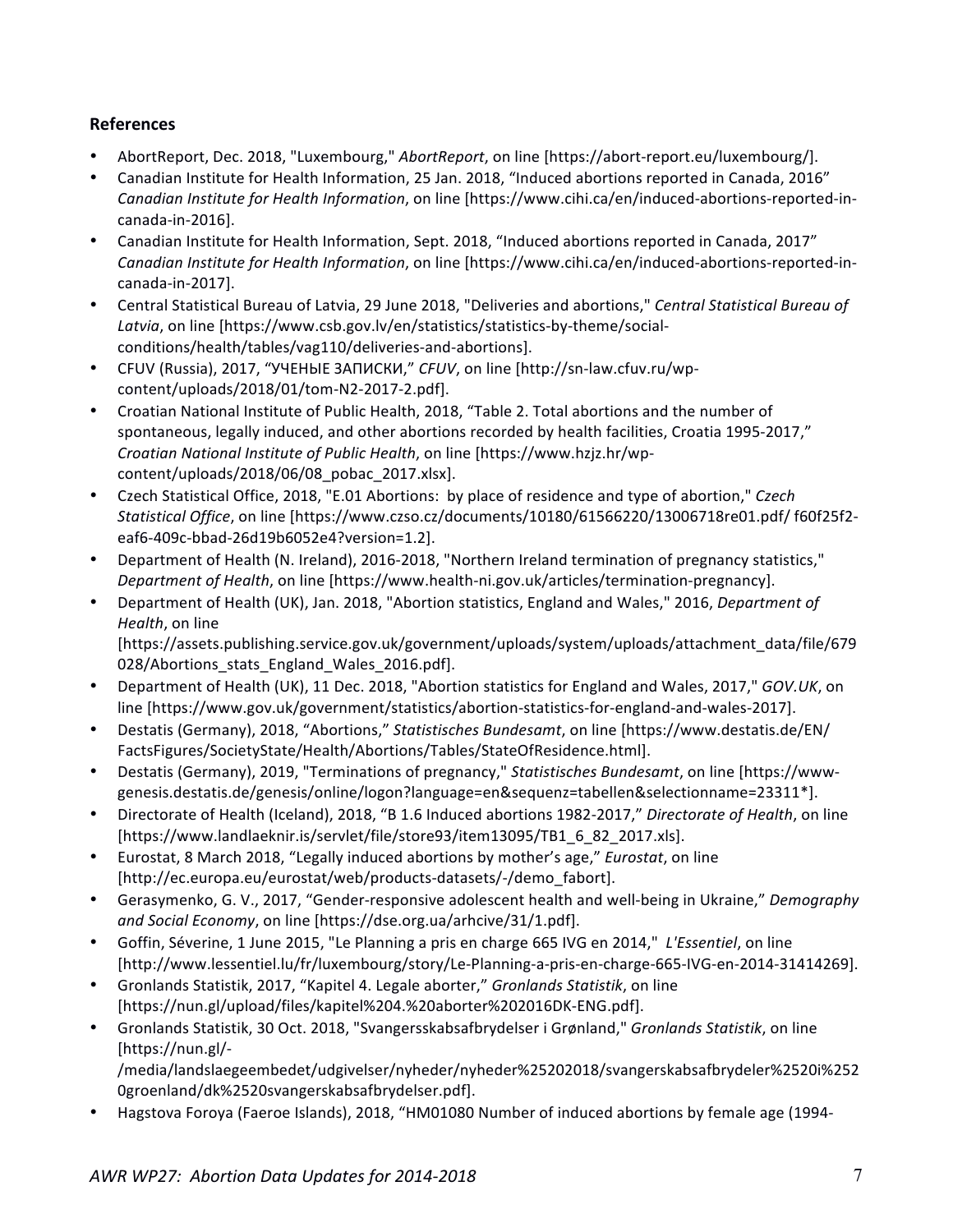2016)," *Hagstova Foroya*, on line [https://statbank.hagstova.fo/pxweb/en/H2/H2\_\_HM\_\_HM01/ hv\_abort.px/?rxid=8fdf3dde-9921-4259-8b74-cd718086cc70].

- Health Care Inspectorate (Netherlands), Jan. 2018, "Jaarrapportage 2016 van de Wet afbreking zwangerschap," Rijksoverheid, on line [https://www.rijksoverheid.nl/binaries/rijksoverheid/ documenten/rapporten/2018/01/17/gezond-vertrouwen-jaarrapportage-2016-van-de-wet-afbrekingzwangerschap/jaarrapportage-2016-van-de-wet-afbreking-zwangerschap.pdf].
- Heino, Anna, and Mika Gissler, 10 Nov. 2017, "Raskaudenkeskeytykset 2016," Julkari (Finland), on line [http://www.julkari.fi/bitstream/handle/10024/135557/Tr40\_17.pdf].
- Heino, Anna, and Mika Gissler, 18 June 2018, "Raskaudenkeskeytykset 2017," Julkari (Finland), on line [http://www.julkari.fi/bitstream/handle/10024/136527/Tr25\_18.pdf].
- Hernández, Cándido Pérez, et al., 2017, "Aborto: La politica de un Estado claudicante," CEFIM (Mexico), on line [http://www.cefim.org.mx/descarga/estado\_claudicante\_final2.pdf].
- Hungarian Central Statistical Office, 2018, "1.1. Population, vital events (1941-)," *Hungarian Central* Statistical Office, on line [https://www.ksh.hu/docs/eng/xstadat/xstadat\_annual/xls/1\_1ie.xls].
- Instituti I Statistikave (Albania), 2017, "Statistical Yearbook 2017," INSTAT, on line [http://www.instat.gov.al/media/3658/statistical-yearbook-2017.pdf].
- Ilnstituti I Statistikave (Albania), 10 Sept. 2018, "Statistical Yearbook 2018," INSTAT, on line [http://www.instat.gov.al/media/4966/statistical-yearbook-2018-dt-21112018-i-fundit.pdf].
- ISD Scotland, 30 May 2017, "Abortions performed in Scotland and on Scottish residents in England & Wales," ISD Scotland, on line [http://www.isdscotland.org/Health-Topics/Sexual-Health/Publications/2017-05-30/2017-05-30-Terminations-2016-Report.pdf].
- ISD Scotland, 29 May 2018, "Termination of pregnancy: Year ending December 2017," ISD Scotland, on line [https://www.isdscotland.org/Health-Topics/Sexual-Health/Publications/2018-05-29/2018-05-29-Terminations-2017-Report.pdf].
- Johnston, Wm. Robert, 9 Aug. 2014, "Information on regions with disputed or special status," Johnston's Archive, on line [http://www.johnstonsarchive.net/policy/country-disclaimer.html].
- Johnston, Wm. Robert, and Thomas W. Jacobson, 10 May 2018, "The past, present and potential futures of abortion in Ireland: Insights from international abortion data," AWR Working Paper 18, on line at *Global Life Campaign*.
- Johnston, Wm. Robert, 12 May 2018a, "Austria: Notes on levels of abortion," AWR Working Paper 19, on line at *Global Life Campaign.*
- Johnston, Wm. Robert, 23 June 2018b, "Abortion data updates for 2014-2017," AWR Working Paper 21, on line at *Global Life Campaign*.
- Johnston, Wm. Robert, 2 Dec. 2018c, "Abortion statistics for countries of mainland Latin America," AWR Working Paper 22, on line at *Global Life Campaign*.
- Johnston, Wm. Robert, 26 Dec. 2018d, "United States: Abortion rates by mother's age, 1970-2014, and estimated abortions, 2015-2017," AWR Working Paper 26, on line at *Global Life Campaign*.
- L'Essentiel, 9 Sept. 2013, "Le nombre d'IVG a explosé en quartre ans," L'Essentiel, on line [http://www.lessentiel.lu/fr/luxembourg/story/le-nombre-d-ivg-a-explose-en-quatre-ans-14436225].
- L'Essentiel, 7 July 2016, "651 IVG ont été pratiqueées en 2015 au Luxembourg," L'Essentiel, on line [http://www.lessentiel.lu/fr/luxembourg/story/651-ivg-ont-ete-pratiquees-en-2015-au-luxembourg-22494530].
- L'Essentiel, 11 July 2018, "Le Planning a pratiqué 538 IVG en 2017," L'Essentiel, on line [http://www.lessentiel.lu/fr/luxembourg/story/Le-Planning-a-pratique-538-IVG-en-2017-26022880].
- Leo, Jens Hákun, 8 Nov. 2018, "Faroese abortion rates plummet to a historic low," Local.fo, on line [http://local.fo/faroese-abortion-rates-plummet-to-a-historic-low/].
- Løkeland, Mette, et al., March 2018, "Rapport om svangerskapsavbrot for 2017," *FHI* (Norway), on line [https://www.fhi.no/globalassets/dokumenterfiler/rapporter/2017/rapport-om-svangerskapsavbrot-for-2017.pdf].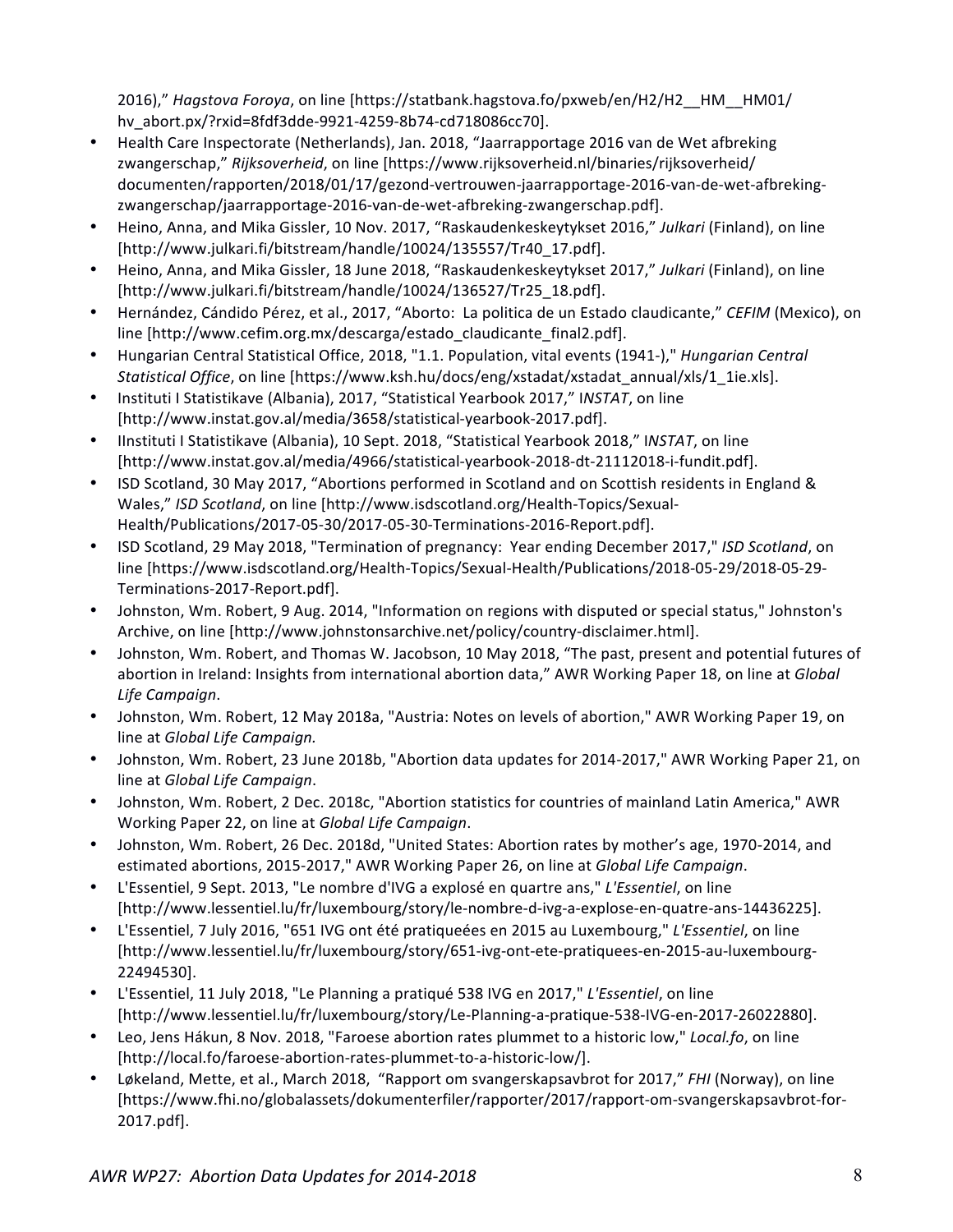- Medicare Australia, 2018, "Medicare Item Reports," Medicare Australia, on line [https://www.medicareaustralia.gov.au/statistics/mbs\_item.shtml].
- Ministerio de Sanidad (Spain), 2017, "Interrupción Voluntaria del Embarazo: datos definitivos correspondientes al año 2016," Sanidad, on line [https://www.msssi.gob.es/profesionales/saludPublica/prevPromocion/embarazo/docs/IVE\_2016.pdf].
- Ministerio de Sanidad (Spain), 2018, "Interrupción Voluntaria del Embarazo, Datos estadisticos," Ministerio *de Sanidad*, on line

[https://www.mscbs.gob.es/profesionales/saludPublica/prevPromocion/embarazo/tablas\_figuras.htm].

- Ministero della Salute (Italy), 22 Dec. 2017, "Relazione del ministro della salute sulla attuazione della legge contenente norme per la tutela sociale della maternita e per l'interruzione volontaria di gravidanza," *Ministero della Salute*, on line [http://www.salute.gov.it/imgs/C\_17\_pubblicazioni\_2686\_allegato.pdf].
- Ministry of Health and Family Welfare (India), "Table B.14. Year-wise medical termination of pregnancies performed—India," Ministry of Health and Family Welfare, on line [https://nrhmmis.nic.in/PubStatistical\_Publications/Family%2520Welfare%2520Statistics%2520in%2520India/FW%2520 Statistics%2520in%2520India%25202017.pdf].
- Ministry of Health Israel, 2018, "Pregnancies 1990-2016," Ministry of Health Israel, on line [https://www.health.gov.il/PublicationsFiles/preg1990\_2016.pdf].
- Ministry of Health, Labour and Welfare (Japan), 2018, "母体保護関係," *Ministry of Health, Labour and Welfare*, on line [http://www.mhlw.go.jp/toukei/saikin/hw/eisei\_houkoku/16/dl/kekka6.pdf].
- Ministry of Health of the Republic of Belarus, 2017, "Public health in the Republic of Belarus: An official statistics collection, 2017," *MedBY*, on line [http://m.med.by/content/stat/stat2017/2016\_1.pdf].
- Ministry of Labour and Social Development of the Rostov Region, 2018, "ГОСУДАРСТВЕННЫЙ ДОКЛАД О ПОЛОЖЕНИИ ДЕТЕЙ И СЕМЕЙ, ИМЕЮЩИХ ДЕТЕЙ, В РОССИЙСКОЙ ФЕДЕРАЦИИ, 2017 год," Министерство труда, on line [http://mintrud.donland.ru/].
- Ministry of Labor and Social Policy (Bulgaria), 2018, "За изпълнение на Актуализираната Национална стратегия за демографско развитие на населението в Република България (2012-2030 г.)," Ministry of Labor and Social Policy, on line

[https://www.mlsp.government.bg/ckfinder/userfiles/files/politiki/demografska%20politika/otcheti%20i% 20planove/3\_Demography\_report\_2017\_.pdf]. 

• National Bureau of Statistics of the Republic of Moldova, 2018, "Abortions, 1995-2017," Statistica *Moldovei*, on line

[http://statbank.statistica.md/pxweb/pxweb/en/30%20Statistica%20sociala/30%20Statistica%20sociala\_\_ 08%20SAN\_\_SAN040/SAN040100.px/?rxid=0f776e51-2661-420c-b507-c453ecf00d4a].

- National Health Information Center (Slovakia), 2018, "Abortions in the Slovak Republic 2017," *NCZISK*, on line [http://www.nczisk.sk/Documents/publikacie/2017/zs1807.pdf].
- Heino, Anna, and Mika Gissler, 25 March 2019, "Induced abortions in the Nordic countries 2017," THL, on line [https://thl.fi/en/web/thlfi-en/statistics/statistics-by-topic/sexual-and-reproductivehealth/abortions/induced-abortions-in-the-nordic-countries].
- National Statistical Committee of the Kyrgyz Republic, 2017, "5.02.00.15 Number of abortions," National *Statistical Committee of the Kyrgyz Republic*, on line [http://www.stat.kg/ru/statistics/download/dynamic/583/].
- National Statistical Service of Nagorno-Karabakh Republic, 2017, "Statistical Yearbook of NKR 2010-2016: Public health," National Statistical Service of NKR, on line [http://stat-nkr.am/files/yearbooks/2010-2016/8\_Zdrav\_103-128.pdf].
- National Statistics Office of Georgia, 2017, "Abortions," *National Statistics Office of Georgia*, on line [http://www.geostat.ge/index.php].
- Office Fédéral de la Statistique (Switzerland), 2018, "Interuuptions de grossesses," BFS, on line [https://www.bfs.admin.ch/bfs/fr/home/statistiques/sante/etat-sante/reproductive/interruptionsgrossesses.html].